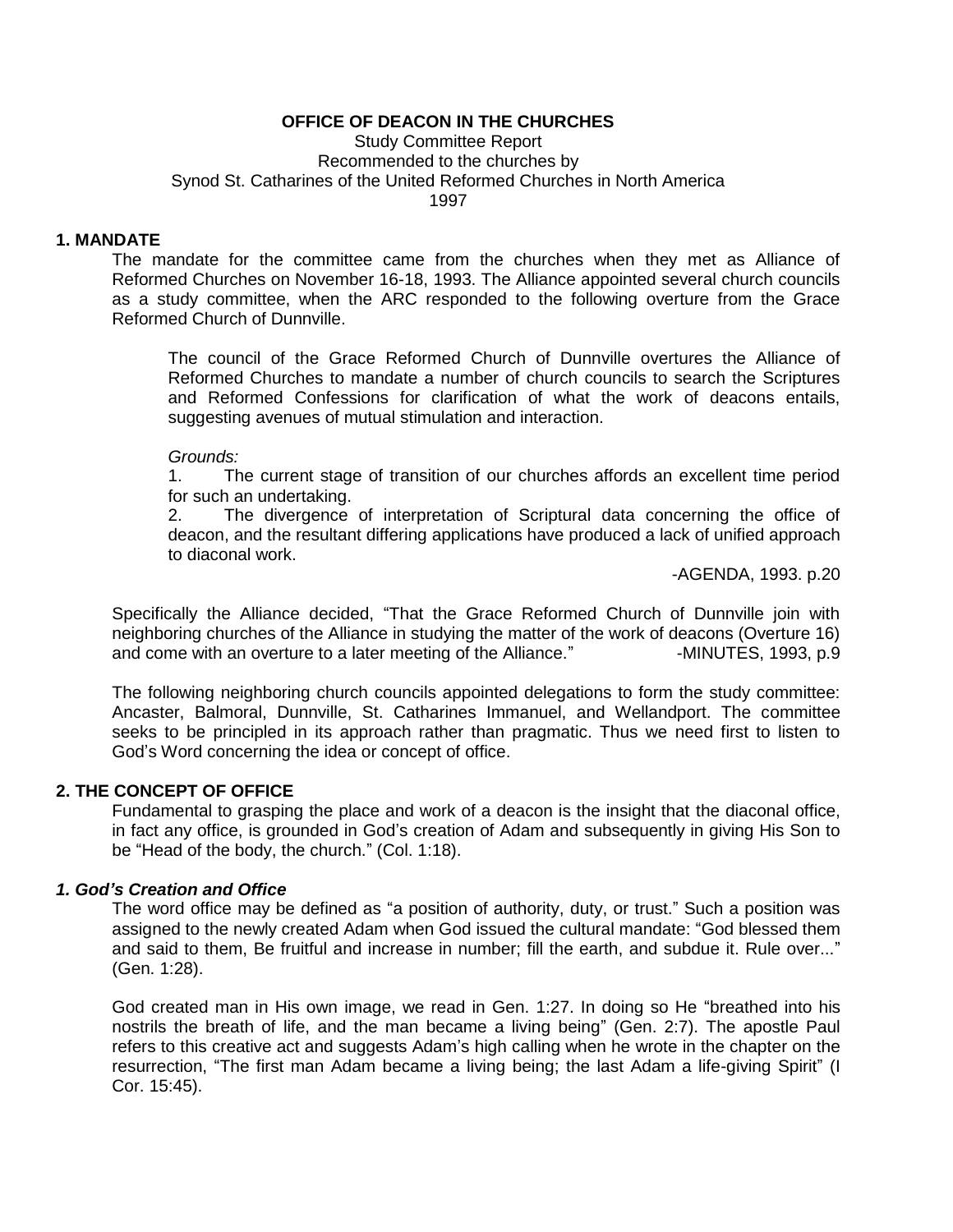The Reformed churches have confessed God"s creation of man and his religious response to his Creator in Lord"s Day 3. "God created man good and in His own image, that is, in true righteousness and holiness, so that he might rightly know God his Creator, heartily love Him, and live with Him in eternal blessedness to praise and glorify Him" (Q/A 6), This answer suggests the concept that the calling or office of being human is to be prophet, priest, and king, and thereby to love God above all and one"s neighbour as oneself, a concept which both the Old and New Testaments repeatedly teach.

A landmark study of the office of deacon was undertaken in the Reformed Churches of the Netherlands by P. Biesterveld, J. Van Lonkhuyzen, and R.J.W. Rudolph. The 600-page work published in 1907 is entitled *Het Diaconaat*, and has assisted the committee greatly with its extensive research materials and helpful insight. In summarizing the fundamental concept of office in Scripture, the author concludes, "To love, to love God above all and one"s neighbour as oneself, that was the impulse of life for the in God"s image created man" (p. 11, translation provided).

We conclude that also the office of deacon in its fundamental concept finds its origin in God"s creation of man and the Creator"s mandate to him as His steward on earth. The essential quality of any office is *diakonia* or service. Abraham Kuyper notes, "Man was created for *service*. He is born *ebed Yahweh*, [servant of the LORD], and it is only in the service of his God, that he is clothed with power and dominion" (*Encyclopaedie Der Heilige Godgeleerdheid*, 1909, III. p. 472, translation provided). We now move the focus to the last Adam.

# *2. Christ and Office*

God sent His Son into the sinful world to save lost sinners who had broken the covenant and destroyed the image of God in which they had been created. As Saviour, Jesus was God"s Image-Bearer, the Servant of the LORD. He was the Christ, the Anointed One. In answer to the question "Why is He called Christ, that is, Anointed?" Lord"s Day 12 provides this answer, "Because He has been ordained by God the Father, and anointed with the Holy Spirit, to be our chief Prophet and Teacher...our only High Priest...and our eternal King." (Q/A 31).

When "the Word became flesh and made His dwelling among us" (John 1:14), He took upon Himself the office of Servant of the LORD, and "such a high priest meets our need - One who is holy, blameless, pure, set apart from sinners" (Heb. 7:26). Christ, "Who being in very nature God, did not consider equality with God something to be grasped, but made Himself nothing, taking the very nature of a servant...He humbled Himself and became obedient to death..." (Phil. 2:6-8). Thus Jesus entered into the Father"s *diakonia* or service teaching its essential nature to His quarreling disciples as He said, "Whoever wants to become great among you must be your servant," adding, "Just as the Son of Man did not come to be served, but to serve..." (Matt. 20:26,28).

Since Christ came to redeem and to restore His own in their proper service to God, He also renewed the image of God in them as it had been in Adam. With that restoration comes the call to the office of life, which is often referred to as the office of (all) believers.

The office of believer is suggested in the question of Lord"s Day 12, "Why are you called a Christian?" The answer echoes Christ"s re-creation of Adam"s office, "Because I am a member of Christ by faith and thus share in His anointing, so that I may as prophet confess His Name, as priest present myself a living sacrifice of thankfulness to Him, and as king fight with a free and good conscience against sin and the devil in this life..."(Q/A 32). Since every special office in the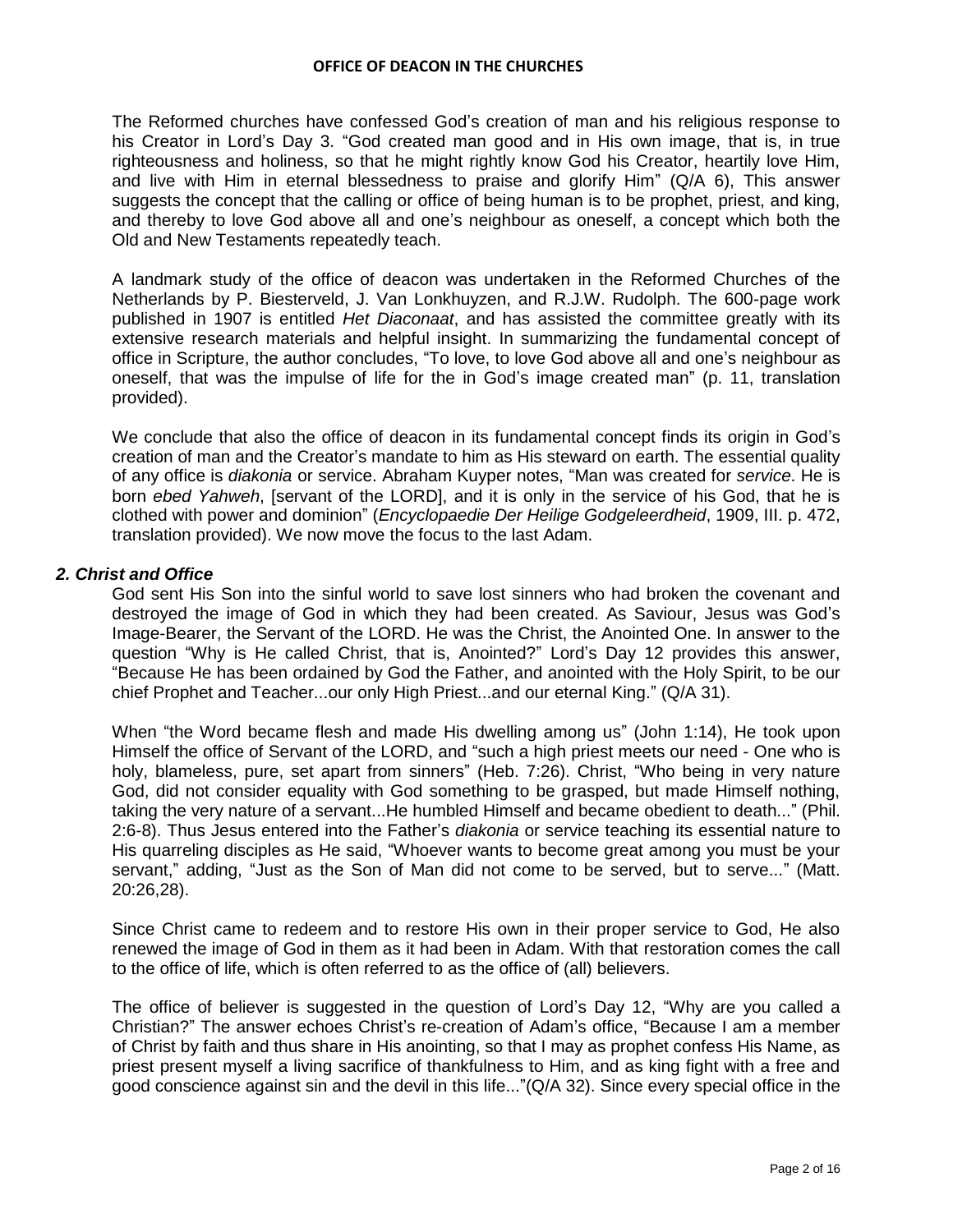Church proceeds from the office of believer, the focus of our consideration now needs to be more directly on the office of deacon in the setting of the New Testament Church.

## **3. A NEW OFFICE IN A NEW CHURCH**

The special offices in the Church are temporary and function only on this earth where sin, the devil, and the world constantly attack God"s children. Thus we confess in the Belgic Confession, "This Church has existed from the beginning of the world, and will be to the end, for Christ is an eternal King who cannot be without subjects. This holy Church is preserved by God against the fury of the whole world..." (Art. 27). The Confession further states that "this true Church must be governed according to the spiritual order which our Lord has taught us in His Word" (Art. 30).

This "spiritual order" refers to ministers, elders and deacons who together form "the council of the church." The purpose of these special office-bearers is that "by these means they preserve the true religion; they see to it that the true doctrine takes its course, that evil men are disciplined in a spiritual way and are restrained, and also the poor and all the afflicted are helped and comforted according to their need" (Art. 30).

God"s Word refers to the office-bearers as Christ"s "gifts to men", "to prepare God"s people for works of service (*diakonia*), so that the body of Christ may be built up until we all reach unity in the faith and in the knowledge of the Son of God and become mature, attaining to the whole measure of the fullness of Christ" (Eph. 4:8,12,13).

# *1. The Beginning of the Diaconate*

## **a. Use of the Word** *diakonos* **in the New Testament**

The meaning of the New Testament *diakonos* (deacon) is considerably broader in usage than using it for the office of deacon exclusively. As noun it is used thirty times in different ways such as, "It will be good for those servants whose master..." (Luke 12:37), "I became a servant of this gospel" (Eph. 3:7), "He (civil authority) is God"s servant to do you good" (Rom. 13:4), and "Whoever wants to become great among you must be your servant" (Matt. 20:26). In general the word *diakonos* means servant.

## **b. Use of the Word** *diakonos* **for the Office of Deacon**

There are only two places in the New Testament which clearly refer to the office of deacon. One such usage is in Paul's address to the Philippians, "To all the saints in Christ Jesus at Philippi, together with the overseers and deacons" (Phil 1:1). Each designation is clearly an office of an official and accepted nature.

The second usage is in 1 Tim. 3:8,12, where God"s Word presents the Qualifications for officebearers, first for overseer/elder and then the two references under consideration. "Deacons likewise are to be men..." (8), and "A deacon must be the husband.,," (12). The comparison of the office of deacon with that of overseer/elder leaves no doubt that at the time of Paul"s writing, around AD 60, the office of deacon was part of the Church leadership.

## **c. Choosing of the Seven in Jerusalem**

Luke, the author of the Book of Acts, carefully conveys that the happenings recorded in it are under the direction of Jesus, the ascended Lord. He begins, "In my former book, Theophilus, I wrote about all that Jesus **began** to do and to teach until the day He was taken up to heaven" (Acts 1:1,2). Since Christ is Lord of His Church, the need for relief for the apostles "in the daily distribution (*diakonia*) of food" (Acts 6:1,2), and the dissatisfaction of the Grecian widows all led to Christ instituting the office of deacon through the choosing of the congregation and the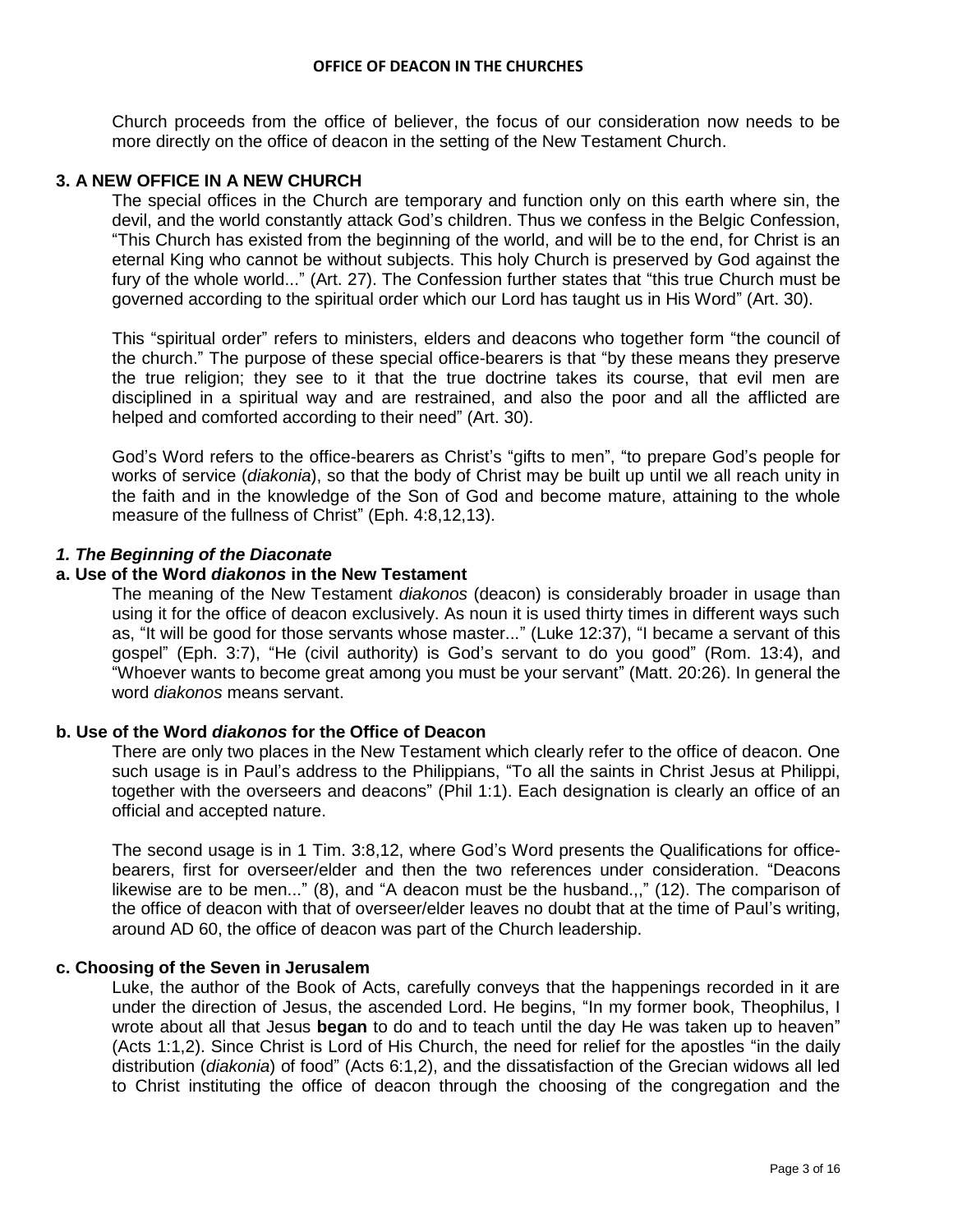subsequent ordination by the apostles. This institution of the diaconate is recorded: "They presented these men to the apostles, who prayed and laid their hands on them" (Acts 6:6).

In the Lord"s wisdom the initiation of the diaconate is one ingredient in the growth of the Church, as is seen from the next verse. "So the Word of God spread. The number of disciples in Jerusalem increased rapidly" (Acts 6:7). With God"s evident blessing on the Jerusalem Church, the dynamics and means were developing that would produce new churches "in all Judea and Samaria, and to the ends of the earth" (Acts 1:8). It is clear from the New Testament that the apostles, directed by the Holy Spirit, considered the functioning and place of the deacons to be part of the leadership of every congregation in the developing Body of the Lord.

#### *2. The Nature and Authority of the Diaconate*

Since the essence of all offices in the Church is service (*diakonia*) to its Lord and Head in exercising love for the neighbour, we need to spell out the particular responsibilities of the diaconate. A more detailed outworking of the diaconal work in our contemporary setting will appear in a later section. In focusing on the nature and authority of the deacon and his office, a number of questions structure our presentation.

#### **a. What Is the General Task of the Deacons Revealed in Scripture?**

The New Testament does not come with a detailed task description for the diaconate. Throughout the Scriptures, however, God"s special care for the widows, the orphans, the strangers, and the poor is evident and well-known and we will not document them. Perhaps the practices of the Jewish leaders in the synagogues and the rulers of the local sanhedrins in collecting and distributing food and other goods for and to the poor and needy were known to the Jerusalem Church. Yet these did not serve as models for the new office.

All the Church of Christ has received in terms of God"s revelation in this matter are the use of the word *diakonia* along with the related words for deacon and serving, the reference to "waiting on tables" as the Greek widows complained in Acts 6, and the requirements for deacons in Acts 6 and 1 Tim. 3, as well as the combination of "overseers and deacons" in Phil 1:1 written to a congregation that had received financial assistance from the Church of Jerusalem.

The result of the limited revelation has led to uncertainty, degeneration and under-development. Much has been written on the subject, and in the Reformed Churches a level of insight has been gleaned from God"s Word which has resulted in the functioning of an office which is distinct from that of elder but is equal to it in honour and dignity.

In the formative stages of the new Church the deacons were ordained as office-bearers in order to facilitate, direct, and develop the communion of the saints or the loving and caring fellowship of God"s people. This basic description rests on a particular interpretation of the circumstances surrounding the beginning of the office in Jerusalem. These circumstances were such that as the Church was growing rapidly, the practice of meeting together in the temple and in each other"s homes became difficult Some direction and organization was needed for the proper working of caring for each other when the believers may have numbered 25,000.

It is heart warming to read Luke"s account of the Jerusalem communion of saints: "All the believers were together and had everything in common. Selling their possessions and goods, they gave to anyone as he had need" (Acts 2:43-45). "There were no needy persons among them, From time to time those who owned lands or houses sold them, brought the money from the sales and put it at the apostles' feet, and it was distributed to anyone as he had need" (Acts 4:34,35).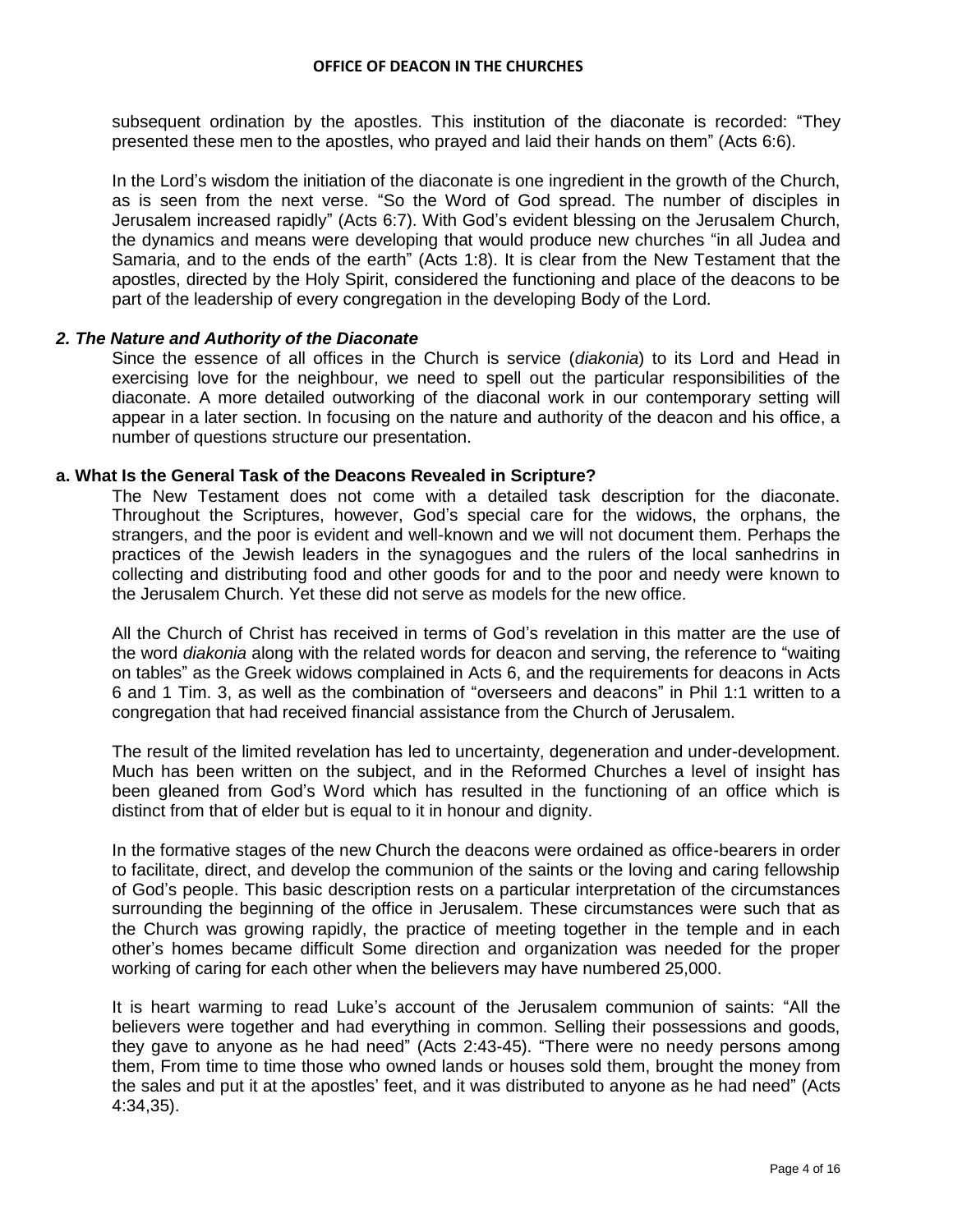The pressure on the twelve apostles builds as Ananius and Sapphira are dealt with in a powerful way (Acts 5: 1-11), as they healed many sick (Acts 5:12-16), and as they were arrested and persecuted (Acts 5:17-42). It is "in those days" (6:1) that the problem with the Greek widows developed. Some have said about this event that the Greek widows "were being overlooked" and thus received no food. Others have said they "were being overlooked" in that they received no responsible assignment in the distribution and were upset. There are also those who suggest that the neglect was due to favouritism of the Jewish widows and a certain bias against the Greek widows.

In assessing the various explanations, we conclude that there can be no certainty that one view is exclusively correct. It can be said with certainty that a variety of needs existed at this time in the history of the Church and they were the occasion for the King of the Church to initiate the new office of deacon. Although the task of the deacon is not defined precisely, it finds its fulfillment in a loving and willing service (*diakonia*) for the continued happiness, joy and peace in the fellowship of believers.

Thus we understand the rationale or evaluation of the apostles not as limiting the description of the diaconate to a task of hunger relief exclusively. Their evaluation was: "it would not be right for us to neglect the ministry of the Word of God in order to wait on tables" (6:2). The last clause in the original Greek language states, "to serve (*diakonein*) tables", and refers to "the daily distribution of food" which in the original reads, "the daily service (*diakonia*)", which in turn refers to the daily practice of the believers: "They broke bread in their homes and ate together with glad and sincere hearts, praising God..." (Acts 2:46,47).

The priority of the apostles is "The Word of God" (that is how 6:2 appears in the original, while in 6:4 it says "the service (*diakonia*) of the Word"), and the growing responsibility of caring for the welfare, happiness, and joy of the very large numbers of Christ"s children, designated as "serving tables" is now transferred to the seven men who are chosen by the congregation ("all the disciples," 6:2). The apostles "turn this responsibility over to them" (6:3).

Since the Scriptures do not provide any other concrete revelation about the general task of the deacons, we conclude that the Word of God teaches that the mandate for the diaconate contains these ingredients as normative:

- 1. The office of deacon is a particularized and specialized expression of the office of all believers.
- 2. In their task and calling the deacons demonstrate, model, and teach the Saviour"s love for His own.
- 3. The primary objective of the particular duties and tasks of the deacons is to facilitate, promote and develop the communion of the saints.
- 4. The application of the diaconal mandate varies, depending on circumstances and need.

## **b. What Are the Scriptural Characteristics of the Deacon?**

There are two texts in the New Testament addressing the qualifications for believers in the Church who serve as deacons. The first one, Acts 6:3, describes a general principle, while the second passage, 1 Tim. 3:8-12, provides practical virtues.

The condition the apostles place before the Church is based on the reputation of seven men to be selected. Whatever the election process may have been, the congregation must choose men "who are known to be full of the Spirit and wisdom" (Acts 6:3). The risen Saviour had mandated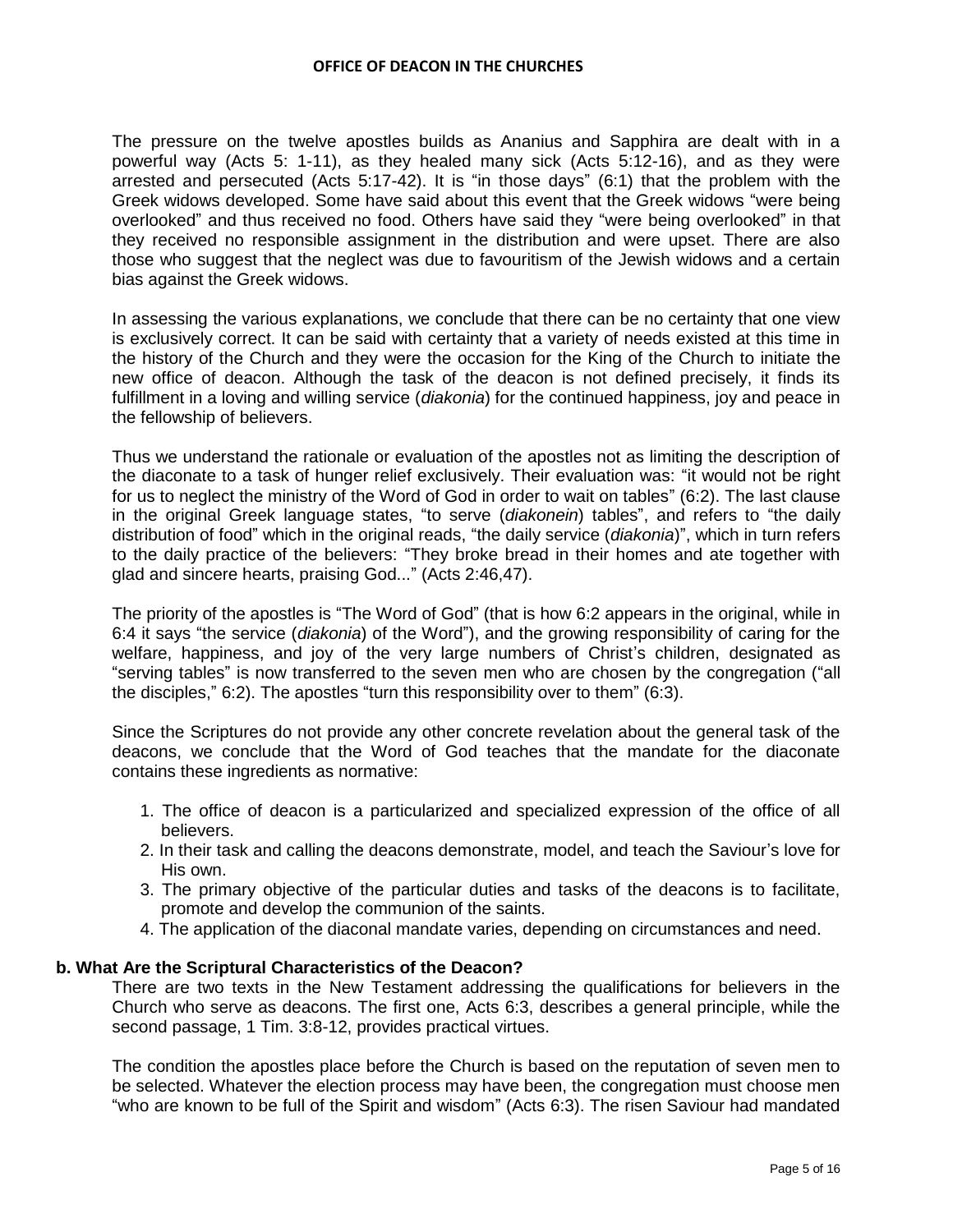the apostles on Easter day, and "with that He breathed on them and said, "Receive the Holy Spirit"" (John 20:22). Furthermore, on Pentecost day the ascended Lord had sent His promised "Counselor" to the entire Church, with the result that "all of them were filled with the Holy Spirit..." (Acts 2:4).

Thus when some (short) time after Pentecost the apostles instruct the disciples to choose seven men filled with the Holy Spirit, they were to elect them on the basis of **how** the Spirit functioned in them. The nominees were to have a demonstrated wisdom which would be needed to manage the feeding and fellowship of the huge congregation. God"s Word through Paul observes that "we have different gifts according to the grace given us ... if it is in leadership, let him govern diligently; if it is showing mercy, let him do it cheerfully" (Rom. 12:6-8). The particular gift deacons require is spiritual discernment so that as a leader among God"s people, the deacon is a "spiritual man [who] makes judgments about all things" (I Cor. 2:15).

The general principle revealed in Jerusalem also undergirds the practical virtues that become Scriptural characteristics for the deacons in Ephesus. It is here that the apostle Paul has sent the disciple Timothy and to whom he sends his First Letter. He notes, "I am writing these instructions so that, if I am delayed, you wilt know how people ought to conduct themselves in God"s household, which is the Church of the living God.--" (1 Tim. 3:14,15).

The nature of the office of deacon, its importance, and dignity can be clearly seen from the eight characteristics listed in 1 Tim. 3:8-12. We will merely present them here in summary form, noting that they are almost identical to the requirements for elders.

- 
- 
- 3. not indulging in much wine The South Constant Constants and Constants of one wife
	-
- 1. worthy of respect 5. maintain deep truths of the faith
- 2. sincere 6. tested and found blameless
	-
- 4. not pursuing dishonest gain 8. manage children and household

## **c. Is There Scriptural Support for Women Deacons?**

In Biblical times the question of women office-bearers did not arise. In exceptional times, however, in the Old Testament two women office-bearers are mentioned, Deborah the judge and Hulda the prophetess. In the New Testament the practice does not exist. In fact, there are several concrete reasons that the choice of deacons (and elders and ministers) must be limited to men.

- 1. Acts 6:3 uses a word for men that focuses on the idea of "male" rather than the generic "man".
- 2. 1 Tim. 3:12 specifies that the deacon "must be the husband of but one wife", and also refers to "their wives" in verse 11.
- 3. 1 Tim. 2:12 teaches that a woman cannot be an office-bearer since she cannot teach or have authority over a man.

There are, of course, many women in the New Testament who serve their Lord in the setting of the Church. Phoebe is one of these. She is called "our sister Phoebe, a servant (*diakonos*) of the church in Cenchrea" (Rom. 16:1). The RSV and some other translations use the word "deaconess." Tabitha, also called Dorcas, is called "a disciple...who was always doing good and helping the poor" (Acts 9:36). In Ephesus and perhaps in other Churches there was a "list of widows" who were over sixty and devoted themselves "to all kind of good deeds" (I Tim. 5:9,10). We conclude categorically that the Scriptures do not allow nor support women deacons.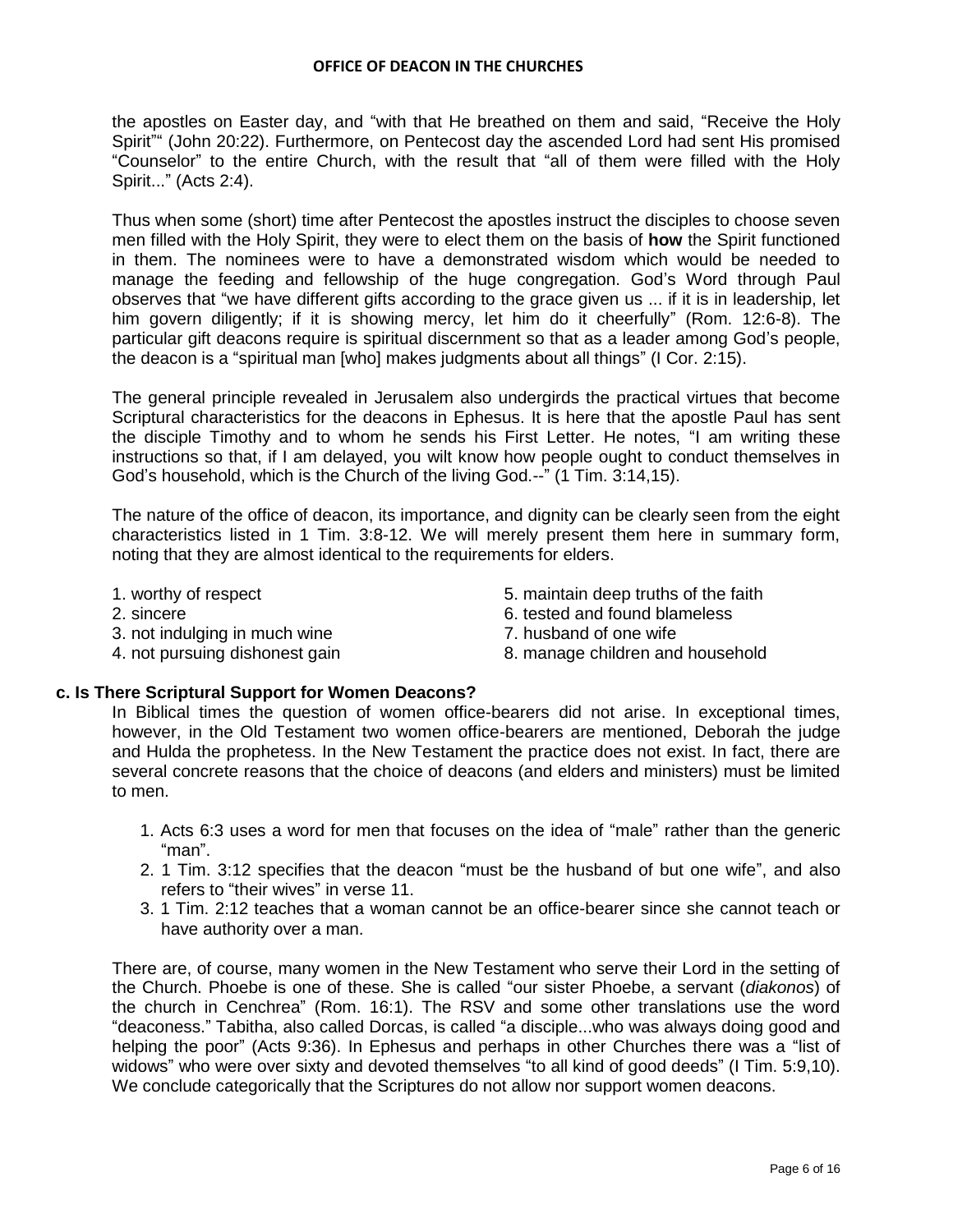#### **d. Do the Deacons Have Scriptural Authority?**

"All authority in heaven and on earth has been given to Me" (Matt. 28:18), the King of the Church said to His office-bearing disciples. He exercises that authority as He rules in heaven, seated at the Father's right hand. The Church confesses Christ's Lordship with these words in Lord's Day 48, "So rule us by Thy Word and Spirit that more and more we submit to Thee" (Q/A) 123).

We have noted previously that Christ as Head of the Church is the second and last Adam, and the great Office-Bearer who calls all who believe in Him into the life of being prophets, priests and kings. The Word says, "Therefore, if anyone is in Christ, he is a new creation, the old has gone, the new has come" (2 Cor. 5:17).

This office of believer in the Church is guided and directed by the special office-bearers Christ has appointed in His Church, ministers, elders and deacons. It is sometimes said that a local Church council is "autonomous," which means self governing and refers to the fact that no other Church body can properly exert its authority on a particular congregation. The office of deacon or the diaconate of a Church, however, is not autonomous. The very nature of the service of the deacon calls for the supervision of the office of elder/overseer. We will return to this matter in a later section.

Nevertheless, the deacon"s office is also vested with diaconal authority. It follows from the institution of the office in Jerusalem that the apostles endowed the deacons with authority. They said, "We will turn this responsibility over to them" (6:3). The grammar of the original Greek language indicates an authority which is accompanied by responsibility. That the office of deacon has its own significant worth and standing is further highlighted by the ordination prayers and the fact that the apostles "laid their hands on them" (6:6), indicating, that they were set apart by the Holy Spirit for a special task, in the same way that Barnabas and Saul in Antioch were sent off as missionaries (Acts 13:2,3).

The real source of a deacon"s authority rests in the fact that the Lord Himself called him to the office. And whom the Lord calls He also empowers with ability and authority. In fact the Greek word used for this in the New Testament is translated with the word "power" (as in John 1:12) and with "authority" (as in Matt. 28:18).

## **e. Is the Analogy of Priest Scripturally Applied to the Deacon?**

In concluding the presentation of the Biblical nature of the office of deacon, we need to mention briefly the frequently used analogy of prophet, priest, and king as applied to ministers, deacons, and elders. The express and direct use of the analogy to the office of deacon does not occur in Scripture. Yet, when the three offices are viewed in the light of their unity in Christ, and their close connection with the office of all believers (sometimes called the priesthood of all believers), there can be considerable profit in the three-fold usage.

Perhaps it must be admitted that the use of "analogy" in this context is somewhat imprecise, for the intent is to convey that Christ as the second Adam and Head of the Church carries out His labours as our chief Prophet and Teacher, our only High Priest, and our eternal King (cf LD 12) in His Body also by means of the three offices. Separation of the three "offices" in Christ is impossible, and we may only learn from the Word of God to distinguish them.

Caution should be exercised in referring to the deacon"s "priestly" function, for the Church would move toward formalism if the minister painfully guards against transgressing the borders of the elder, who in turn keeps a distance from all priestly activity, while the deacon avoids anything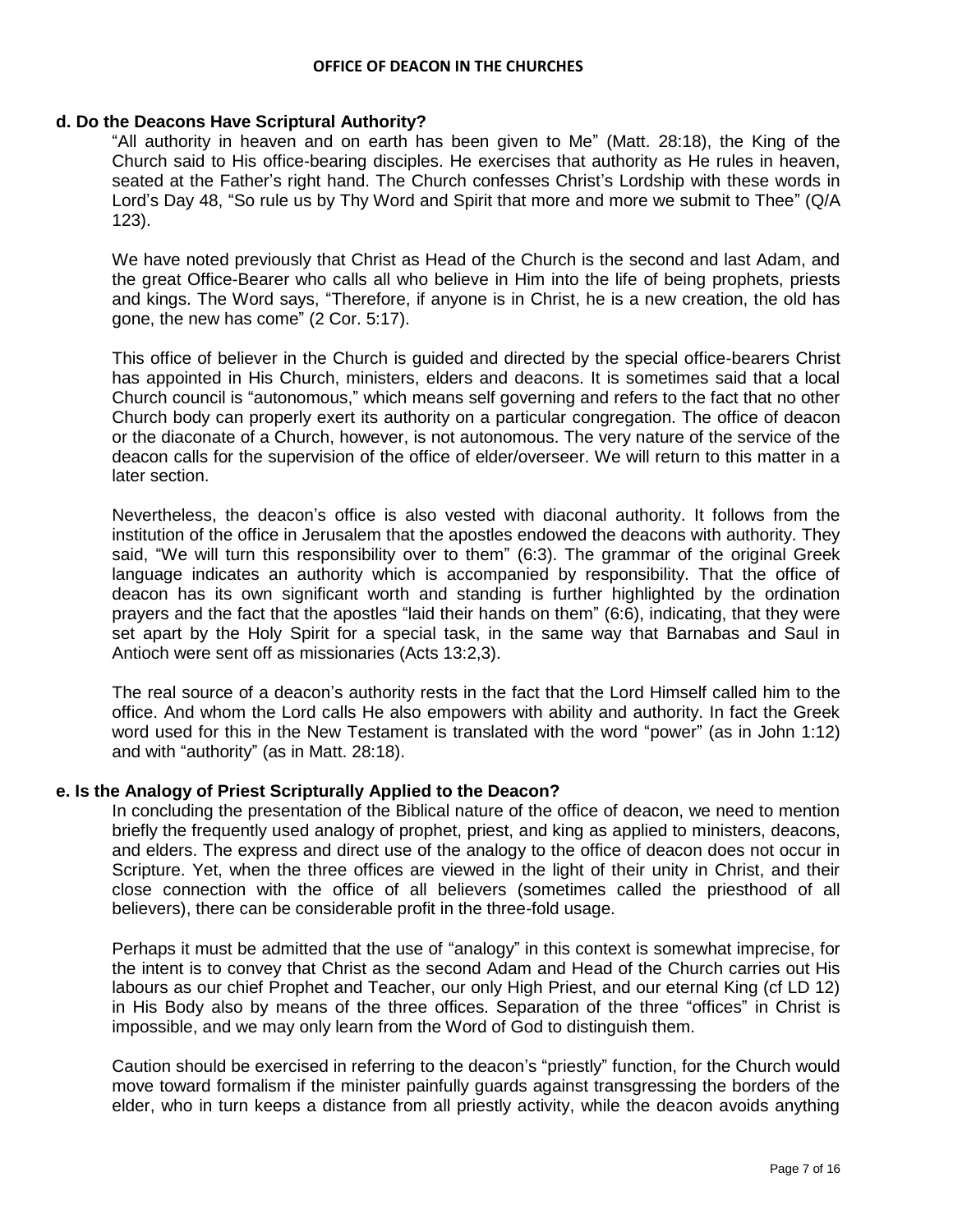related to prophecy or ruling. It should not escape our attention how carefully the Form for Ordination of Elders and Deacons treats the subject. The Form states, "the office of elder is based on the kingship of our Lord Jesus Christ," while "the office of deacon is based upon the interest and love of Christ in behalf of His own" (*Psalter Hymnal*, p. 175). Such caution is helpful, since the analogy applied to the deacon is not as clear as that of the minister and elder.

# **4. A BRIEF HISTORY OF THE OFFICE OF DEACON**

Knowing its history not only helps the Church to avoid errors of the past, but also enables God"s people to see the LORD"S faithfulness. There is a wealth of material available on the history of the diaconate, most of which falls outside the scope of this report. We have selected only a few characterizing sketches, focusing on the two formative time periods for the office of deacon, the Early Church and the Reformation era.

## *1. Development and Deterioration, AD 100-500*

At the conclusion of the Biblical times, it cannot be said with certainty that the diaconate had developed greatly beyond its starting point of "serving at tables". Only when the successors to the apostles planted Churches around the Mediterranean Sea can the reports of the unfolding work of the deacons be found in their writings. These Apostolic Fathers, as they are called, encouraged regular offerings to be taken, and developed more or less independent diaconates in the Churches, yet always under the direct supervision of the Church's overseer. These early writings are found in *The Apostolic Fathers*, ed. J.B. Lightfoot and J. R. Harmer, 1962.

The gradual decline of the office of deacon is closely linked with a growing trend toward hierarchy in the early Church. It was in the encounter with Gnosticism during the second century, a heresy that many consider the equivalent of today"s New Age phenomenon, that the view developed that the episcopate formed an unbroken succession with Christ"s apostles, and that their authority in certain instances was unquestionable. The consequence was also a division and sharp distinction between "the clergy" and "the laity".

The office of deacon became a fully paid position in the Church, subject to the overseer. The latter was seen as "the mediator between God and the poor," while the deacons were "the ear and eye of the bishop." The Council of Nicea in AD 325 discussed the place of the deacon in the Church and recorded in Canon 28 that they are "servants (*hypertai*) of the bishop."

The Church was beginning to teach that poverty was an honour and begging a virtue. In the succeeding centuries numerous prosperous landowners deeded their holdings to the Church, which became very rich, while well-to-do people and nobles took up a life of begging and many became recluses. Increasingly good deeds became a means to earn salvation.

As the Middle Ages were about to begin, the office of deacon in the way the Bible teaches it no longer existed. The Church historian Philip Schaff concludes: "When the bishop was raised above the presbyter (elder) and the presbyter became priest, the deacon was regarded as Levite, and his primary function of care for the poor was lost in the function of assisting the priest in the subordinate parts of public worship and the administration of the sacraments. The diaconate became the first of the three orders of the ministry and a stepping stone to the priesthood," (*History of the Christian Church*, Vol 1, p. 231).

## *2. The Reformation of the Diaconate*

During the Middle Ages the development of monasteries and religious orders such as the Dominicans and Franciscans had a profound impact on the social, educational, and charitable ministries of the Church. These parachurch institutions were instrumental in building and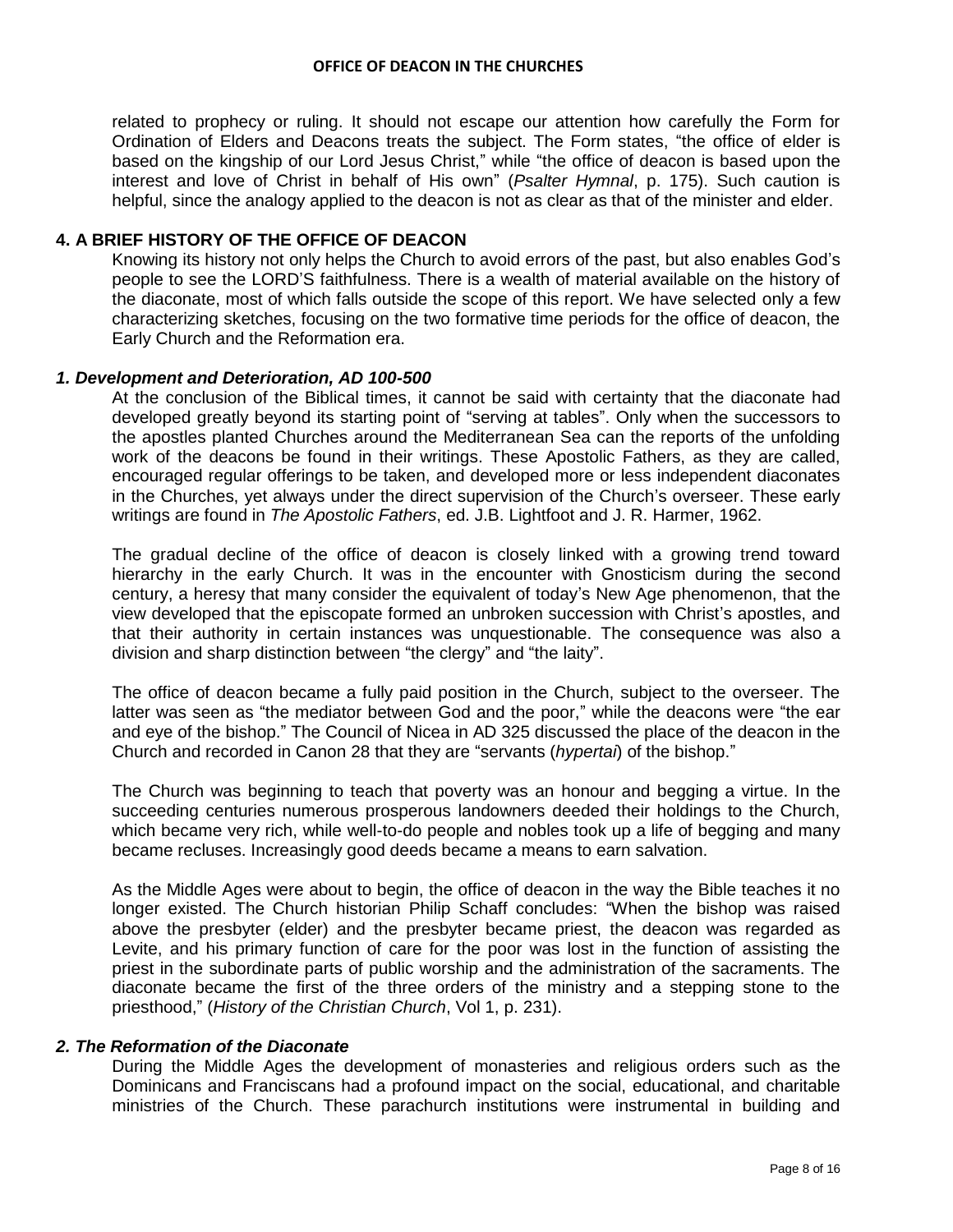providing staff for hospitals, orphanages, and schools. The care of the destitute was undertaken by some orders, but in general the state took care of the poor.

When in God"s gracious care for His Church He raised up the Reformers in the sixteenth century to call His children back to His Word, there were no contemporary models on which to base the reformation of the diaconate. Luther initially did seek to establish independent diaconates, calling them "service of mercy" in his brochure *To the German Nobility*. However, while the great Reformer was consumed in having God"s Word preached and sinners saved, he had no interest in nor talent for organizational matters. He challenged the nobility and the civil authorities to stop the begging and to provide for the poor.

In keeping with Luther"s view of the Church, the Lutherans in Germany developed the Territorial Church system in which there were no self-ruling Churches but only a national Church. The Church and state are closely connected in Lutheran countries. The Churches collected money for the needy, but the funds were distributed by civil authorities. It is evident when reading the various historical accounts that the Scriptural concept of office in general, and that of deacon in particular did not develop in the Lutheran countries, a failing that is reflected in their well-known creed, the Augsburg Confession of 1530. We note that in all Lutheran Church Orders produced after 1550 congregational deacons" care for the needy is not mentioned at all.

Since Zwingli is also a significant Reformer, his treatment of the diaconate is noteworthy. Zwingli considered that it was the responsibility of the government of Zurich, where he laboured, to regulate the care of the poor and needy. The result was that the diaconate as a ministry of the Church was nonexistent. In fact no collections were even taken in the worship services for diaconal causes. In passing we note that the Zwinglian view of the intimate relationship between Church and State was adopted by Henry VIII in England. Thus the Anglican Church became the State Church. Here too the government provided for the poor and needy, while the office of deacon remained undeveloped, even though later kings attempted unsuccessfully to bring in some changes.

It was John Calvin in Geneva who was used by God to reform the office of deacon. What stands out in his writing is the conviction that Christ gathers His people as the Church locally, and that such a congregation in its visible manifestation has received from its Lord office-bearers who form a council which governs the local Church autonomously. In his influential work, *Institutes of the Christian Religion*, Calvin considers the office of deacon as one of the Church offices. He concludes his treatment of this office focusing on Acts 6, observing, "See what were the characters of the deacons in the apostolic Church, and what ought to be the character of ours, in conformity to the primitive example" (IV,3,9).

In contrast with Luther whose view of the Church led to the abandonment of the diaconate, Calvin"s ecclesiology based on his reading of the Scripture, led to the adoption of a new Church Order in Geneva in 1541 which also spelled out the task of the deacons. The deacons "were assigned the care of the poor and the supervision of the hospital", reports Williston Walker in *A History of the Christian Church* (1959, p.354). Calvin himself explains his interpretation of Romans 12:8 in the *Institutes*, "Unless my judgement deceive me, the former clause refers to the deacons who administered the alms; and the other (clause) to those who devoted themselves to the care of poor and sick persons" (IV,3,9). Thus Calvin envisioned "two classes of deacons, of whom one will serve the Church in dispensing the property given to the poor, the other in taking care of the poor themselves" (IV,3,9). It pleased God to establish in Geneva a strong Reformation Church and Academy. Many Reformed leaders studied there and returned to their own countries to implement and adapt the teaching of John Calvin to their setting.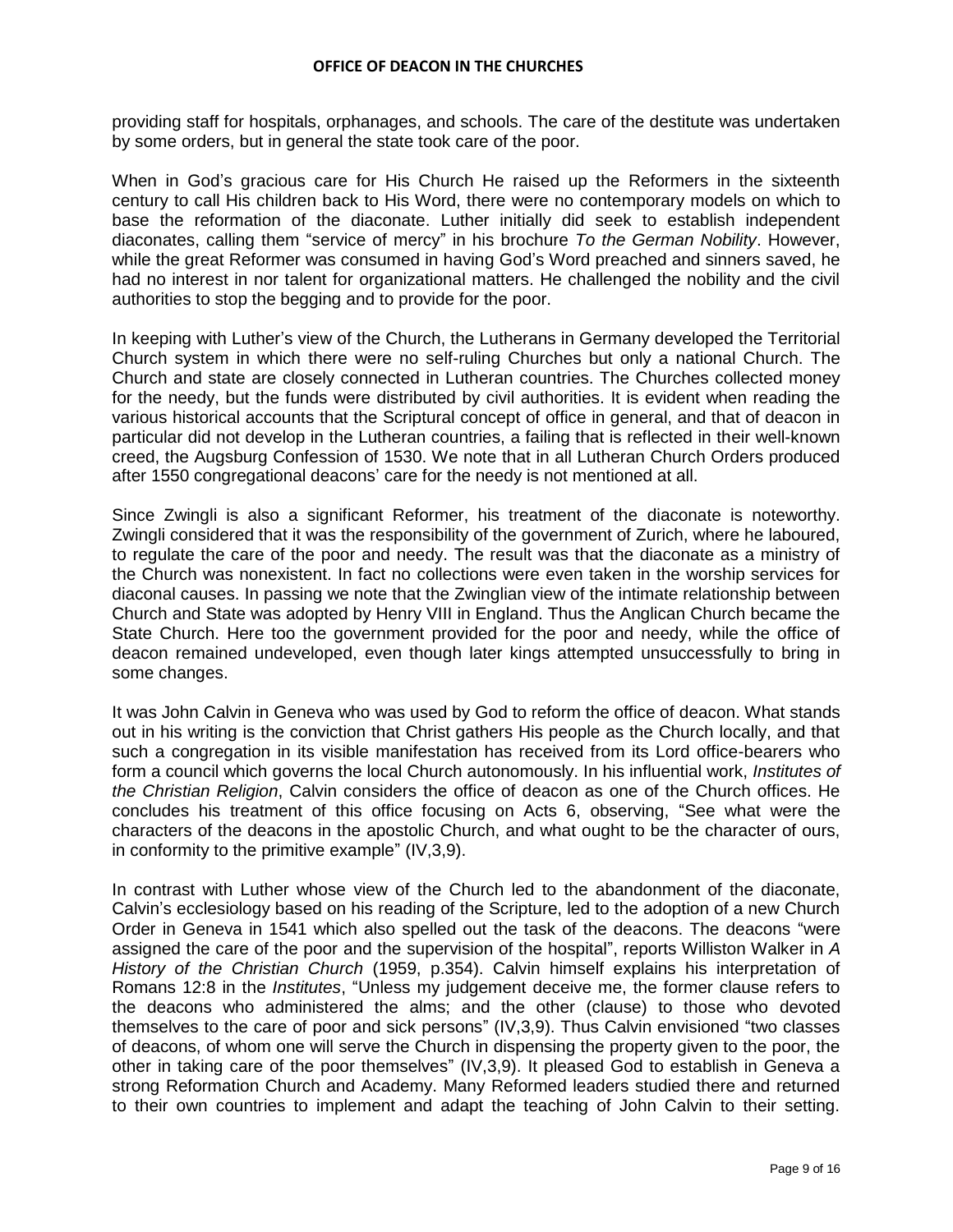Strong Reformed influences were at work in France, The Netherlands, Scotland and among the Puritans in England. While much of Calvin"s language finds its way into the Reformed Confessions of those countries, not all of Geneva"s views and practices are taken over.

Thus the French Huguenots recognized only three offices in the Church rather than the four that Calvin taught (IV,3,4), omitting his "teachers". The French spelled these matters out in the French Confession, and in greater detail in the French Church Order, adopted at the Synod of Paris, 1559. A.D.R. Polman quotes the job description of the deacon from that Church Order in *Onze Nederlandse Geloofsbelijdenis* (Vol. 4, p.21), "With respect to the deacons, their task is to receive and distribute, with advice of the consistory, the monies for the poor, those in jail, and the sick; to visit them, and also to catechize in the homes" (translation provided). The Synod of Orleans (1562) deleted the reference to public catechizing as the proper work of the deacons.

In God"s gracious providence He preserved His Reformed Churches in Europe when economic hardship and political persecutions in France, the Netherlands, and elsewhere drove many of their members into exile. As refugee Churches were established in Geneva, London, the English islands of Normandy, and in southern Holland, the office of deacon prospered. None of these congregations kept the two classes of deacons Calvin prescribed, and all of them developed active diaconates.

These refugee Churches and their diaconates, were more directly influenced by the French Church Order than by the one of Geneva. It was at the Convent of Wezel (1568), under the leadership of Petrus Dathenus, that these various strands converged, and a detailed description of the work of the deacons was spelled out and thus began to function in the Reformed Churches of the Netherlands. These Churches also adopted the Form of Installation of Deacons as produced on the Islands of Normandy and altered somewhat in London. Thus God in His sovereign ways used an amazing variety of people and circumstances to provide for His people throughout the centuries, and even in the 20th century He continues the office of deacon.

# **5. THE PLACE AND TASK OF THE DIACONATE TODAY**

The King of the Church instituted the office of deacon as a permanent provision for His people throughout all centuries. Thus "the spiritual order which our Lord has taught us in His Word" contains also deacons who see to it "that the poor and all the afflicted are helped and comforted according to their need" (BC 30). This particular formulation of the place and task of the diaconate occurred in 1561 at the time of the Reformation. The Confession expresses the Scriptural revelation concerning the office of deacon in terms of the **principle** that applies to all centuries and the entire Church, but the **practice** of working it out will vary depending on needs and circumstances. We draw attention to the importance of this distinction, so that a slavish adherence to one historical Church Order, for instance, would not take place.

## *1. Task Description of the Deacon*

The responsibilities of the deacons in the Reformed Churches of the sixteenth century were generally described in their Church Orders and Forms for Ordination. Those that endured originated in the refugee Churches and via the Convent of Wezel (1568), entered the Reformed Churches of the Netherlands at the Synod of Embden (1571). At the Synod of Dort (1618/19) a revised version of these documents was adopted and have guided the Reformed Churches up to the present time. We note that the Reformed refugee Churches faced severe political and economic hardship, and poverty was widespread. The result was that their Church Orders stressed that the main task of the deacons was hunger relief and care for the poor and distressed. It is that emphasis that was incorporated in the Church Order of Dort, and regulated the work of the deacons during the succeeding centuries.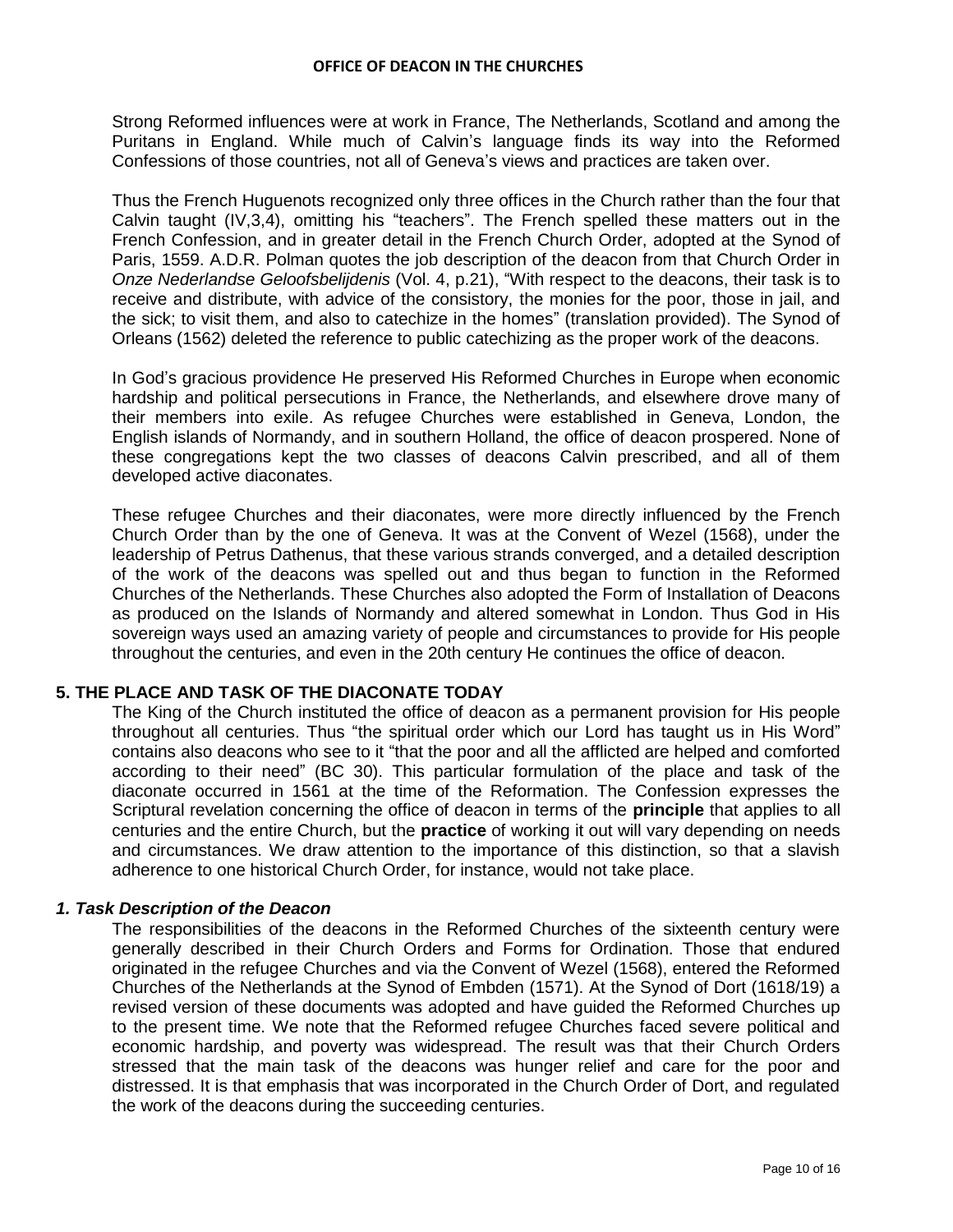It is helpful to observe how the Church Order of Dort and the Form for the Ordination of Deacons entered the English language in North America at the beginning of the twentieth century, and how both documents function at the conclusion of the century. The development and adaptation illustrates the changing practical mandate for the deacons in a changing social and economic climate, while continuing to be faithful to the Scriptures and Confessions. We have selected the formulation of the Christian Reformed Church of 1914, and the current Church Order and Ordination Form of the Canadian Reformed Churches.

#### **a. The Task and Mandate in 1914**

i. *The office peculiar to the deacon is diligently to collect alms and other contributions of charity, and after mutual counsel, faithfully and diligently to distribute the same to the poor as their needs may require it; to visit and comfort the distressed and to exercise care that the aims are not misused; of which they shall render an account in consistory, and also (if anyone desires to be present) to the congregation, at such a time as the consistory may see fit.* 

In places where others are devoting themselves to the care of the poor, the deacons shall *seek a mutual understanding with them to the end that the alms may all the better be distributed among those who have greatest need. Moreover, they shall make it possible for the poor to make use of institutions of mercy, and to that end they shall request the board of directors of such institutions to keep in close touch with them. It is also desirable that the deaconates assist and consult one another, especially in caring for the poor in such institutions.*

(Art. 25 and 26, Church Order of the Christian Reformed Church)

ii. *The office of deacon is based upon the interest and love of Christ in behalf of His own. This interest is so great that He deems what is done unto the least of His brethren as done unto Him, thus appointing the needy to represent Himself in our expression of sympathy and benevolent service on earth.*

*The work of the deacons consists in the faithful and diligent in gathering of the offerings which God's people in gratitude make to their Lord, in the prevention of poverty, in the humble and cheer distribution of gifts according to the need, and in the relief of the distressed both with kindly deeds and words of consolation and cheer from Scripture.*(Form for the Ordination of Deacons in the CRC)

## **b. The Task and Mandate in 1995**

i. *The specific duties of the office of deacon are to see to the good progress of the service of charity in the congregation; to acquaint themselves with existing needs and difficulties and exhort the members of Christ's body to show mercy; and further, to gather and manage the offerings and distribute them in Christ's Name according to need. They shall encourage and comfort with the Word of God those who receive the gifts of Christ's love, and promote with word and deed the unity and fellowship in the Holy Spirit which the congregation enjoys at the table of the Lord.*

(Art. 23, Church Order of the Canadian Reformed Churches)

ii. *Also today the Lord calls on us to show hospitality, generosity, and mercy, so that the weak*  and needy may share abundantly in the joy of God's people. No one in the congregation of *Christ may live uncomforted under the pressure of sickness, loneliness, and poverty.*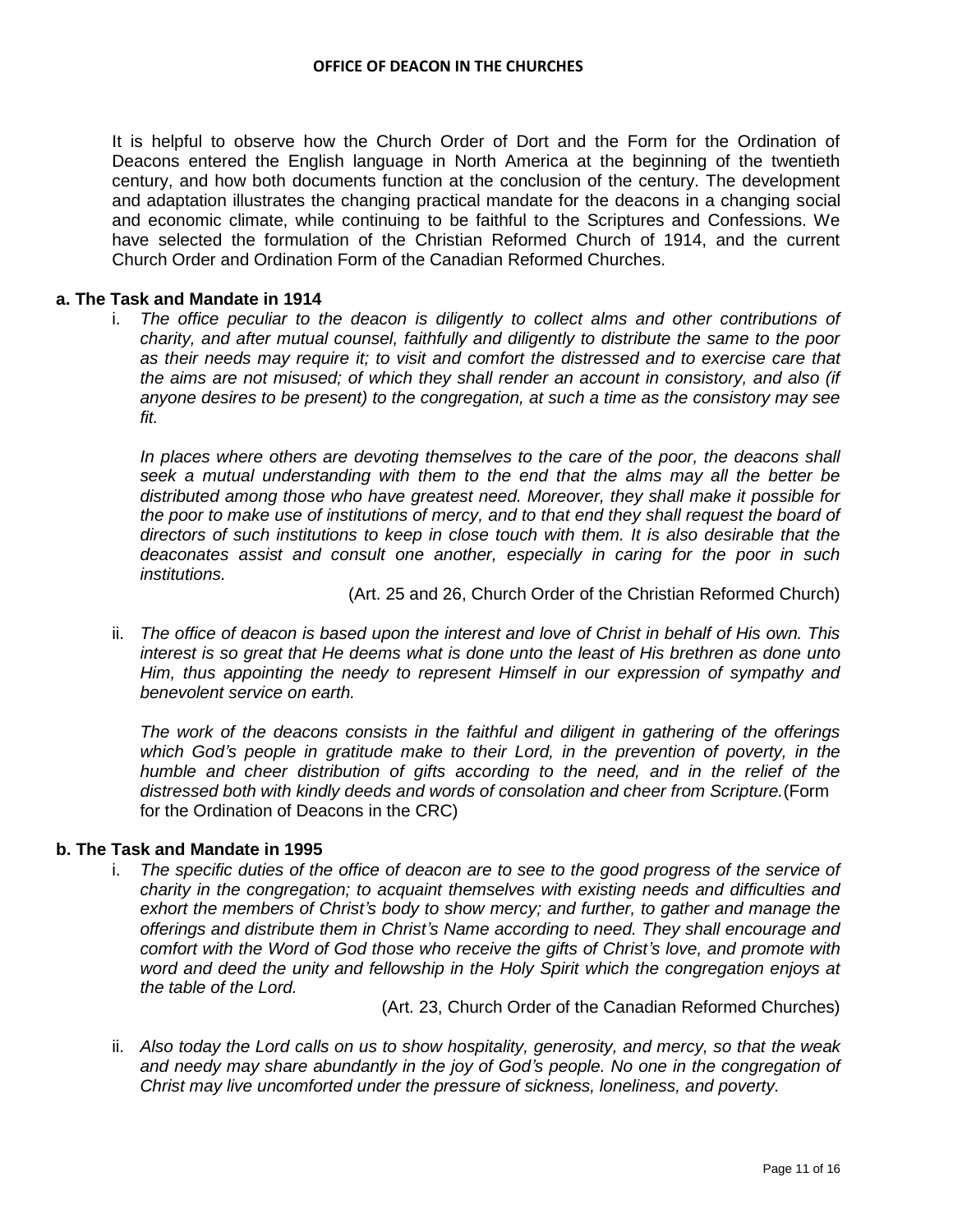*For the sake of this service of love, Christ has given deacons to His Church... It is therefore the responsibility of the deacons to see to the good progress of this service of charity in the Church. They shall acquaint themselves with existing needs and difficulties, and exhort the members of Christ's body to show mercy. They shall gather and manage the offerings and distribute them in Christ's Name according to need. They are called to encourage and comfort with the Word of God those who receive the gifts of Christ's love. They shall promote with word and deed the unity and fellowship in the Holy Spirit which the congregation enjoys at the table of the Lord. In this way God's children will increase in love to one another and to all men.*

(Form for the Ordination of Deacons in the Canadian Reformed Churches)

## **c. Notes of Comparison**

The 1914 Church Order was based on the Dutch Church Order of 1905 which closely followed the Church Order of Dort. The deacon is to "collect alms" and "distribute the same to the poor"; he is "to visit and comfort the distressed." The deacons "shall make it possible for the poor to make use of institutions of mercy." The work of the deacons is exclusively a ministry to the poor and distressed. The emphasis of the Form for Ordination is identical, adding "the prevention of poverty."

The current Church Order and Form for Ordination quoted above have a striking change in focus and emphasis. The reference is to "the good progress of the service of charity (love) in the congregations, to "exhort the members of Christ"s body to show mercy," and only after that the task description lists that the deacons are "to gather and manage the offerings and distribute them in Christ's Name according to need." The summary is that "in this way God's children will increase in love to one another and to all men." The principle of the Confession in Art. 30 is adhered to, but the practical application is much different and much broader than the Church Order of Dort.

#### *2. The Place of the Deacons in Council/Consistory*

There is a difference of opinion and practice about how the office of deacon relates to that of elder. It has pleased God not to spell out this difference in Scripture. What is clear, however, is that the elder"s task is supervisory, and that his office comes with the authority of overseeing the flock, including the work of the diaconate. Yet, the elder"s authority must be exercised also as *diakonia*. The lack of consensus and the resultant ambiguity in the Reformed Churches can be traced to the time of the Reformation.

John Calvin stressed the **distinction** of the Church offices. He wrote, "Therefore, from the beginning, every Church has had its senate or council, composed of pious, grave, and holy men, who were invested with that jurisdiction in the correction of vices ... This office of government is necessary, therefore, in every age" (IV,3,8). The result of this emphasis was that deacons were not included in the senate or council. (This designation was changed to "consistory" at the Synod of Nimes in 1572 in order to avoid confusion and comparison with the secular government Senate).

The French Confession focused more on the **unity** of the offices in Christ, and their interrelatedness. This Confession reads, "The elders and the deacons are the senate of the Church, over which the ministers of the Word must preside (Art. 24). The Confession explains, "With respect to the true Church, we believe that she must be governed according to the polity instituted by our Lord Jesus Christ, namely, that there are ministers, elders, and deacons, in order that purity of doctrine may continue, that sins may be punished and curtailed, and that the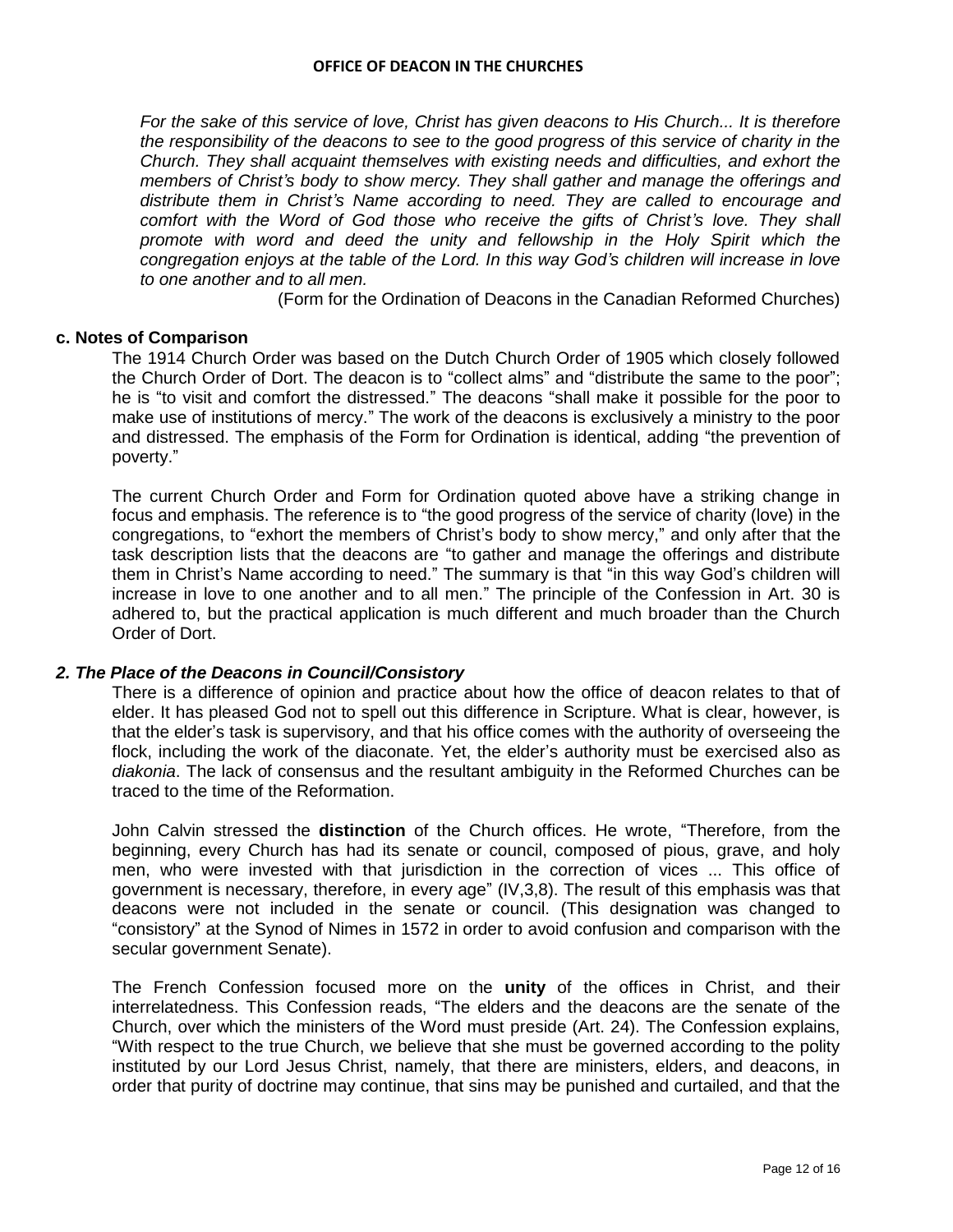poor and all other needy may be helped and that the meetings may take place in the Name of God for the edification of old and young" (Art. 29).

The two factors or facets of unity in Christ, and distinction in task are always present in the government of the Church. The question was never whether deacons are part of the Church government, but whether they should be part of the council/consistory. Wherever the French Confession and the French Order Church shaped the mind of the Church, the deacons were regularly part of the council. But where the teachings and practices of Geneva prevailed the deacons were not part of the council. It was in London where the refugee congregation was led by the competent and resourceful John a Lasco that the practice was begun to include the deacons in regular monthly meetings while the elders and minister met without them on a weekly basis.

Reformed scholars have written much about the supposed discrepancies between Article 30 of the Belgic Confession which includes the deacons in the council, and the Canons of Dort which does not. A.D.R. Polman in his commentary on BC 30, after surveying the subject at great length, concludes, "Thus it has become clear to us how it was possible that the Fathers never saw any discrepancy between our Confession and the Church Order" (Vol.4, p.29). P.Y. DeJong in his commentary on the Belgic Confession observes, "Neither position, it would seem, ought to be pushed to an extreme. The underlying unity of all three offices in Christ may never be obscured. Yet the distinctive contribution of each office ought not to be forgotten either ... The differences in emphasis supplement each other beautifully, and we do well to preserve them" (*The Church's Witness to the World*, 1980, p. 296).

In today"s setting, we believe, an appropriate measure of cooperation should function between elders and deacons. The deacons should meet regularly as diaconate to conduct and facilitate their task, and should meet on a monthly basis as part of the Church council participating in the general leadership of the congregation. Appropriate report of their work should then be made to the council.

## *3. The Task of the Diaconate, Congregational or Global?*

In seeking to clarify the work of the deacons as well as its extent, it is valuable to gain a proper perspective. It has pleased God to show His people in Scripture that the roots of the diaconate originate in the Old Testament, while the shape or structure of the office is a New Testament introduction. In designating the task of the deacons as a "Ministry of Mercy" as is often done, the Church indicates thereby the diaconal task is covenantal in essence, and is undertaken within parameters of the covenant people.

The LORD Himself led His people out of Egypt where they had been slaves for over four centuries, suffering oppression, poverty, and abuse in many ways. As the LORD guided them into the wilderness He established His covenant with them and gave them His law and numerous prescriptions for living as a covenantal community in the promised land of Canaan. The summarizing reason for such observance recurs frequently; "I am the LORD your God!" God Himself will live with His people, revealing His nature or Name as He did on the mountain to Moses saying, "The LORD, the LORD, the compassionate and gracious God, slow to anger, abounding in love and faithfulness, maintaining love to thousands, and forgiving wickedness, rebellion and sin" (Exod. 34:6,7). The central ingredient in God"s covenant is His mercy and love which must be echoed and reflected by His people.

Thus they were to observe the Sabbath Year and the Year of Jubilee as they are outlined in Lev. 25, with the reason given: "I am the LORD your God" (Lev. 25:55). There must be rejoicing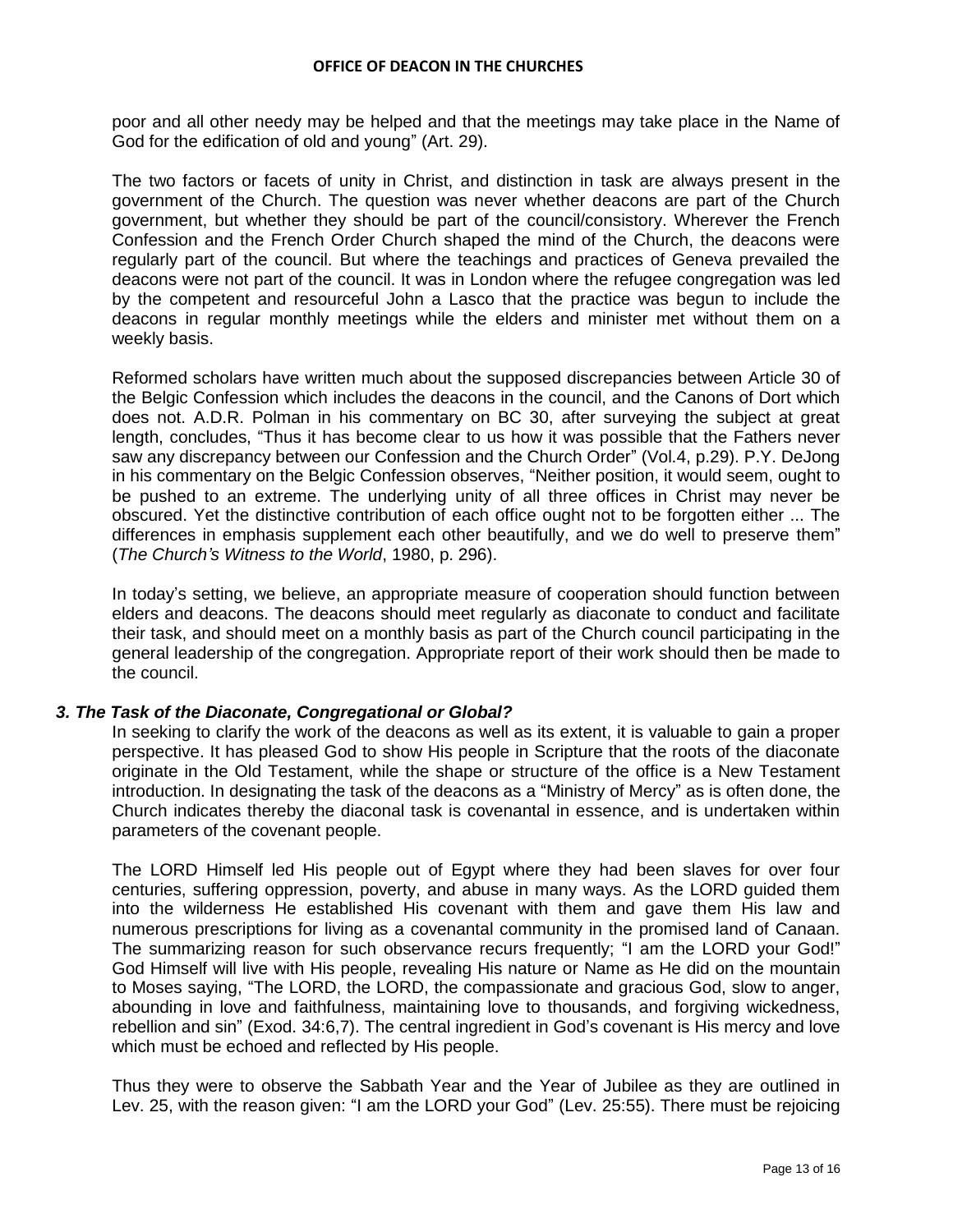in Israel as the special feasts are observed, for God has set His people free. In remembrance of that captivity and hardship the injunction comes: "And rejoice before the LORD your God at the place He will choose as a dwelling for His Name - you, your sons and daughters, your menservants and maid-servants, the, Levites in your towns, and the aliens, the fatherless and the widows living among you" (Deut. 16:11).

Thus the covenant is the soil in which all *diakonia* grows and prospers. And it is the covenant people whom the deacons in the New Testament are to motivate and mobilize for "*works of diakonia*," as God"s Word teaches (Eph. 4:12). It is that covenant community or congregation that the Saviour came to gather "in the unity of the true faith [as] a church chosen to everlasting life" (Q/A 54). The word for Church in this clause is *Gemein* in the original German, indicating congregation or community.

At the very centre of the congregation is the Table of the Lord, where God"s people, with the sacrament of the Lord"s Supper, celebrate their salvation and freedom from the tyranny of Satan. The Saviour said, "Do this in remembrance of Me," (I Cor. 11:24,25) as the apostle Paul reports. We also remember at that celebration the fact that Jesus demonstrated His I at the institution of the Supper, when He washed the disciples" feet and said, "I have set you an example that you should do as I have done for you" (John 13:15). These words form the heart of all diaconal service.

We conclude that the task and place of the deacons is essentially local, in the midst of the congregation and not global in the sense of world relief which seeks to address the needs of mankind when disasters, famines or earthquakes strike. Thus when our Lord shortly before His death illustrated the details of compassion and love in the story of the Sheep and the Goats, He pointedly explains, "Whatever you did for one of the least of these brothers of Mine, you did it for Me" (Matt. 25:40). We do not suggest that Churches in a federation should not assist each other in diaconal matters. It is quite evident from the financial support the Jerusalem Church received from the Corinthian congregation, conveyed to them by Paul (2 Cor. 8:1-15), that such is not the case. We now focus more directly on the work of the deacons.

## *4. The Diaconal Ministry of Mercy*

In some Reformed congregations the deacons are charged with the administration, maintenance, and financial arrangements of the Church. In some instances they even have to prepare and submit the annual budget for all projected financial expenditures, as well as presenting to the council and congregation a financial statement. Such assignments tn the diaconate fall outside the Scriptural mandate for the office, and do damage to the effective ministry of the deacons. There are two faces to the work of the deacons, and we will focus on each in turn.

## **a. A Biblically Goal Oriented Diaconate**

The first and perhaps the deacons" most important task is to help the Church members to help each other when needs arise. In the Old Testament there was no special office mandated by the LORD to assist His people in being a merciful community. The responsibility belonged to the farmer in harvesting as well as to the money lender in assisting the needy. All of God"s people must be merciful, the Head of the covenant taught. He said in the New Testament, "Be merciful, just as your Father is merciful" (Luke 6:36).

Deacons may consult with those of sister Churches, and even together undertake some special labours. Yet the primary goal of the deacons is to stimulate the congregation to be caring, loving, and as such to be a witness in today"s selfish, individualistic and materialistic society. In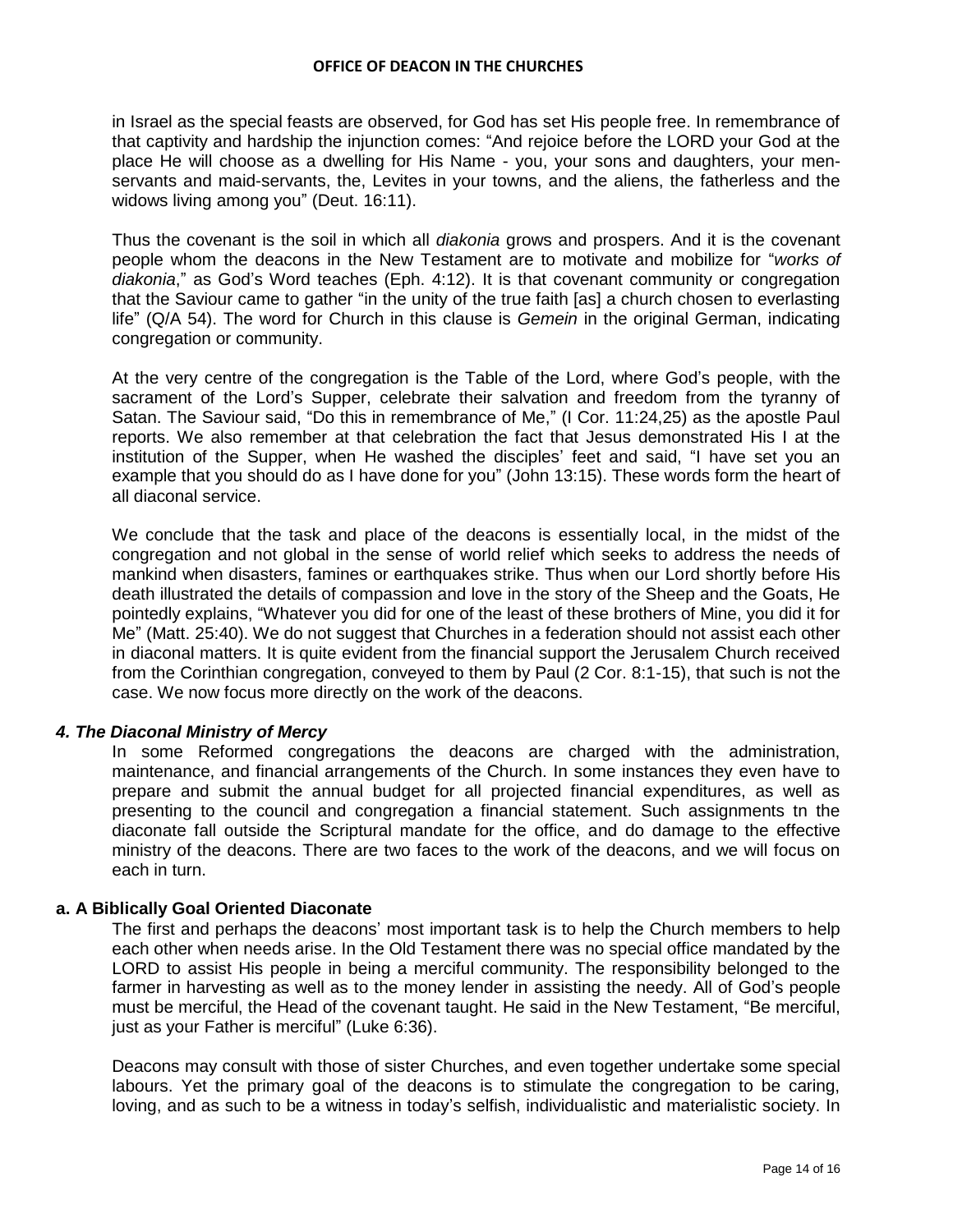this way the freedom God"s people have in Christ comes to obedient expression in the way the apostle Paul instructs: "You, my brothers, were called to be free. But do not use your freedom to indulge the sinful nature; rather, serve one another in love" (Gal. 5:13). In that same Letter, Paul summarizes: ""therefore, as we have opportunity, let us do good to all people, especially to those who belong to the family of believers" (Gal. 6:10).

The goal of every diaconate is to be catalysts in order "to prepare God"s people for works of service", to refer to Eph. 4:12 once more, so that *the communion of saints* of Lord"s Day 21 may become a functioning reality: "Everyone is duty-bound to use his gifts readily and cheerfully for the benefit and well-being of the other members" (Q/A 55). The first part of that answer addresses the communion each and all believers have with Christ, and how they "share in all His treasures and gifts."

Such sharing and caring needs to be taught, guided, and structured by the deacons. To work out this objective requires that the deacons visit every family regularly, preferably once per year. They should visit every new member as well as every newly married couple in order to learn what needs there are and to encourage the members to exercise the communion of saints. The annual visit of the elders in family visiting is for the purpose of focusing on the member"s life and doctrine. The visit of the deacons does not compete with that, but seeks to promote the use of the member"s gifts for the mutual benefit of all.

Deacons ought not to wait until an urgent need arises in a family setting, but enter in before such a crisis comes. Many church members wait to ask for help because they fear the stigma, and perhaps such a request for help is a blow to their dignity. When the deacons are in tune with congregational events, they often are able to marshall others to minister to developing problems before they reach critical proportions. The Scriptural and Confessional view of the diaconal task as facilitators of the communion will be blessed by God for the maturing of the saints.

## **b. An Obediently Active Diaconate**

It has frequently been contended in the Church that the elders deal with spiritual matters, and deacons with material ones. In light of all the Scriptural and Confessional evidence presented we conclude that this distinction is unwarranted, unacceptable, and counter-productive. To function well in his office a deacon needs to be a deeply spiritual man who "must keep hold of the deep truths of the faith with a clear conscience" (I Tim. 3:9). They are "faithful men chosen in agreement with the rule that the apostle Paul gave to Timothy" (Belgic Confession Art. 30).

When an accident happens or sickness occurs, it is the deacon's task to be involved. Clearly the deacons are not the only office-bearers ministering at such times, and coordination should be arranged. In an accident with subsequent hospitalization transportation may be needed. Family members should be involved (I Tim. 5:9), but in many instances friends and church members should be mobilized. This is a diaconal task. When there is prolonged hospitalization, loneliness and other needs may arise. One Reformed Ordination Form for deacons states, "No one in the congregation of Christ may live uncomforted under the pressure of sickness, loneliness, and poverty."

The diaconal care extended to older widows and widowers, or other singles is a measure of the deacons" obedience to their mandate. They should be visited by the district deacon on a regular basis, minimally every three months, and a report of this and all such meetings should be made at the monthly deacons meeting. Sometimes these aging members need transportation to Church or for shopping. Sometimes lawn care, snow removal, or home care is required. If no